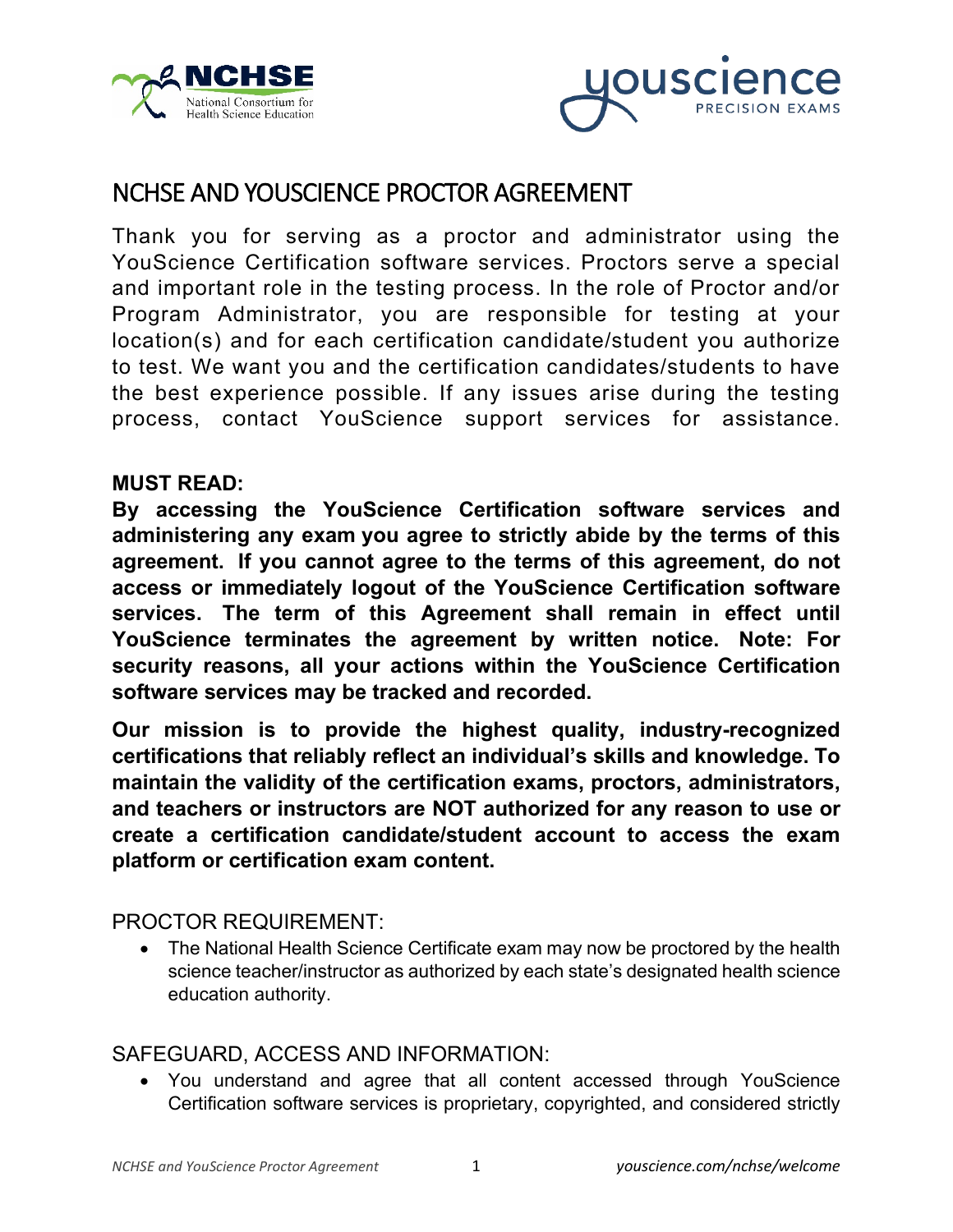



confidential information. Access to said software services is restricted to those individuals authorized by YouScience and the organization that contracted the software services.

- You understand and agree that under federal copyright law it is illegal to copy, reproduce, record, display or distribute any provided content without express written permission from YouScience; and that, copyright infringement can result in criminal penalties, including imprisonment of up to five years and fines of up to \$250,000 per offense.
- You shall not, nor allow any other person or entity, to copy, reproduce, record, display or distribute any images of the YouScience Certification system or any content provided in or through the YouScience Certification system in any manner.
- You shall not create or use a student account to access exam content.
- You shall not allow any other person to use your login to access the YouScience system, and if you are an administrator, you shall only allow other authorized proctors or administrators to access the YouScience Certification software services and/or administer assessments.
- You understand and agree that YouScience may verify any proctor's identity, require additional proof of eligibility, or deny access to a particular proctor.
- You agree to safeguard access to all personal information accessed or received through the YouScience systems, including IDs, usernames and passwords issued to proctors, administrators, and test candidates/students, assessment information, reports, and candidate results, and if needed, you agree to keep printed copies of the same in a secure and locked location and to not allow access to said copies to any unauthorized person.
- You shall not directly or indirectly disclose any assessment information except as required to administer the assessments.
- You shall immediately confiscate any testing related material from individuals found cheating or copying, in any manner, any assessment material or YouScience system information; and, you shall immediately report any such improper behavior to appropriate local authorities and to YouScience, at 801-653-9356 or [support@youscience.com.](mailto:support@youscience.com)

## PROCTORING PROCEDURES:

- You shall verify the identity of each certification candidate/student and ensure that only eligible candidates/students are authorized to take the exam.
- You shall read test administration training material and proactively seek any additional training needed prior to proctoring an assessment.
- You shall ensure that the proper exam code is given to the correct candidates/students.
- You or a substitute proctor shall at all times be physically present with and in view of all assessment candidates/students that you have authorized to test; and, you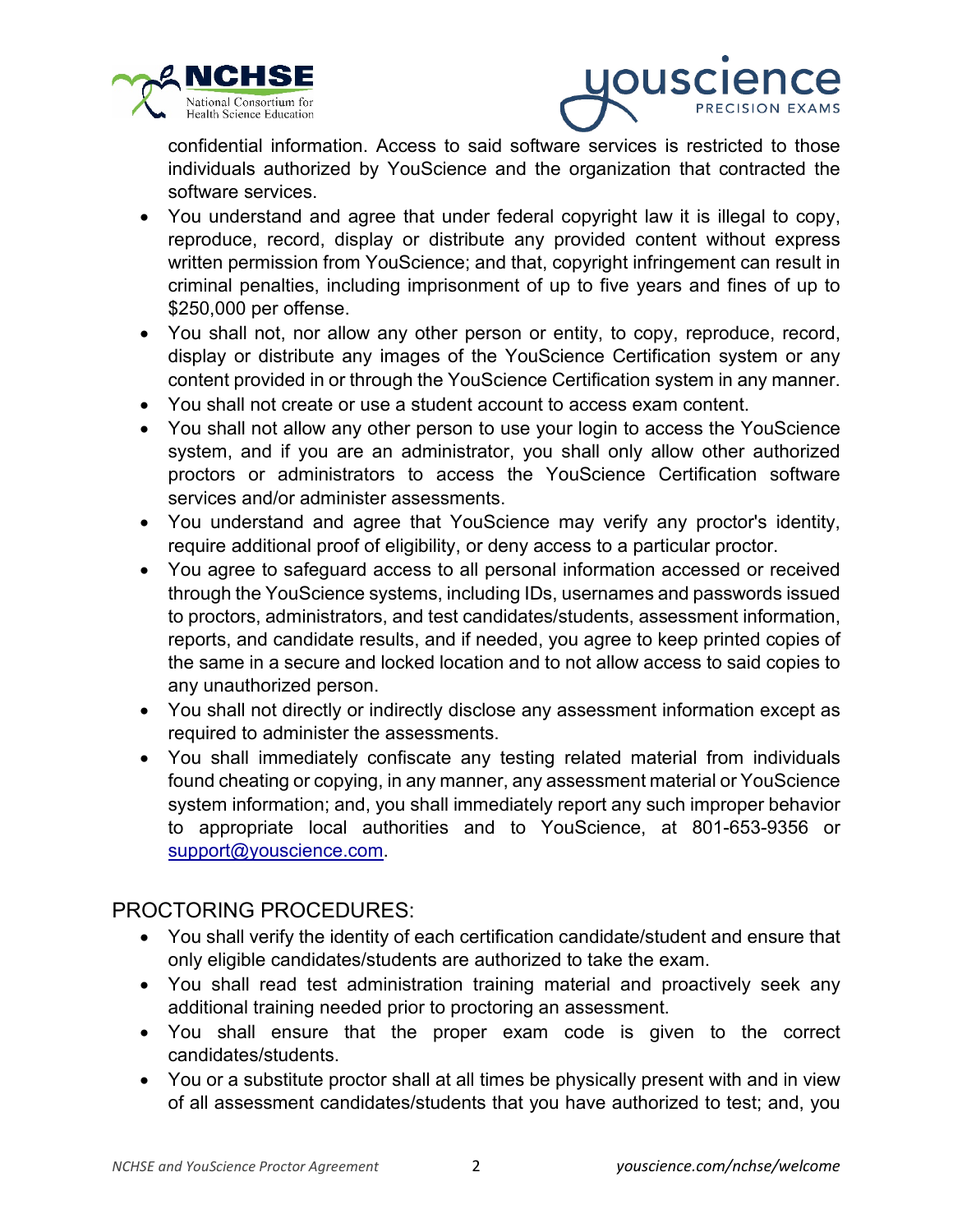



shall observe candidates' actions by moving about the testing area checking for any improper behavior, including accessing unauthorized computer programs before, during or after testing. **If you are unable to be physically present, you shall utilize the YouScience provided remote proctoring service established by YouScience for all students testing in alternate locations**.

- You shall enforce the following testing rules and procedures:
	- $\circ$  Certification candidates/students must leave all preparation materials and personal effects (including but not limited to, notes, textbooks, electronic devices, phones, calculators, purses, and translation devices) outside of the testing area, unless specifically noted or authorized by YouScience.
	- o Before beginning the testing process, all Web browsers must be closed and restarted.
	- o Certification candidates/students may NOT access any unauthorized computer programs before, during or after the testing session, including other browsers or browser tabs.
	- o Certification candidates or students shall NOT supervise other candidates/students in any aspect of the testing process.
	- $\circ$  Talking by certification candidates/students is not permitted during the testing process. The testing environment should be maintained as a quiet and respectful environment for all certification candidates/students.
	- $\circ$  No assistance may be provided to certification candidates/students regarding any exam content.
	- o Certification candidates/students may NOT leave the room during the testing process, except in required circumstances; if the proctor determines there is a required circumstance, the proctor must ensure the candidate/student does not take any testing or preparation material with them; candidates/students should not be allowed to leave together with other candidates/students until those individuals are finished with the testing process.
	- $\circ$  Only candidates/students with a declared and properly authorized need in an IEP, IRP, 504, LEP, and ELL document may request special accommodations from YouScience – email or call to request special accommodations: [support@youscience.com](mailto:support@youscience.com) or 801-653-9356.
	- o Candidates/students may NOT immediately re-take an assessment. If an assessment re-take is needed, contact YouScience for specific policies and procedures.

## TESTING ENVIRONMENT:

• You shall provide a testing environment that meets all YouScience system requirements.